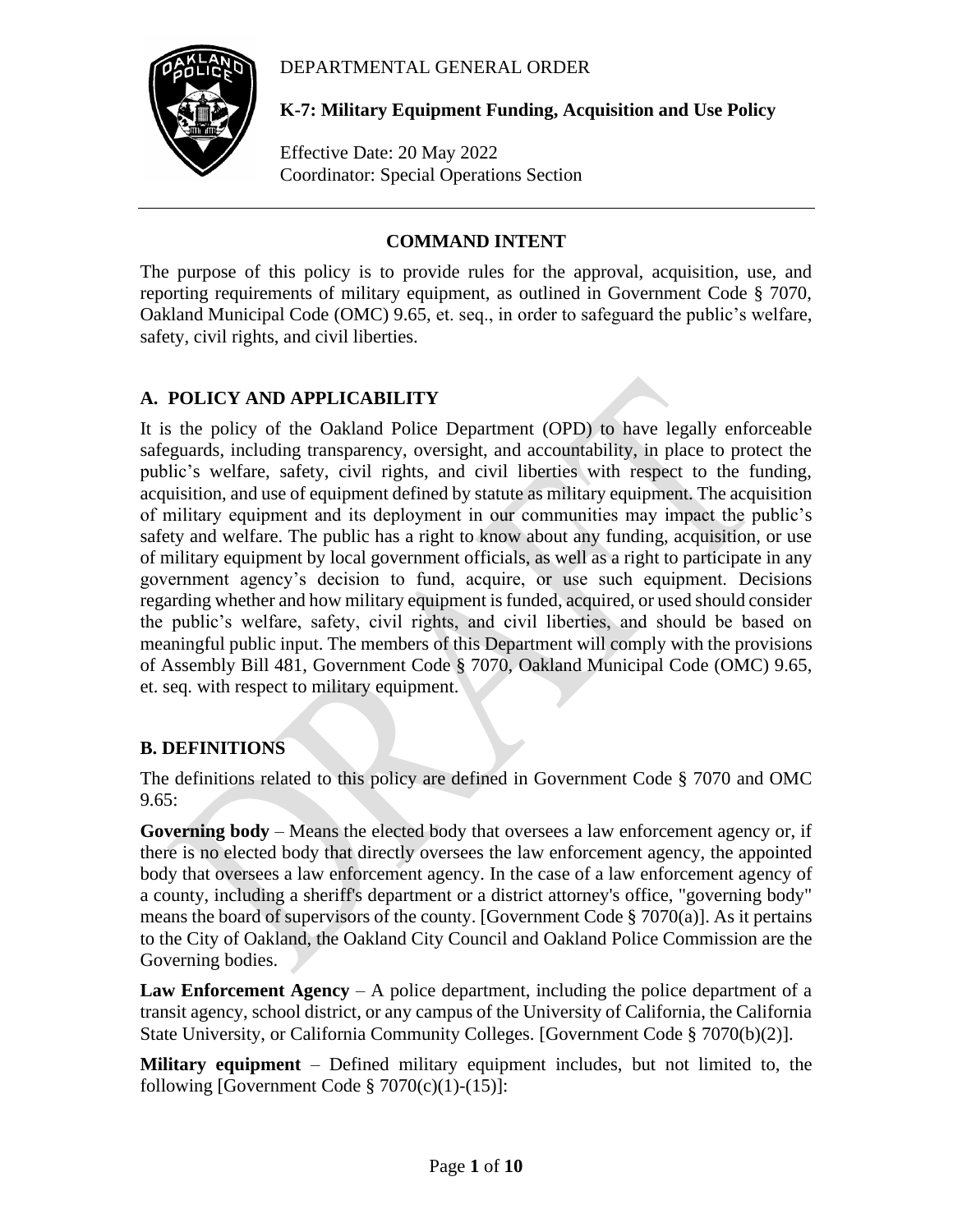1. Unmanned, remotely piloted, powered aerial or ground vehicles.

2. Mine-resistant ambush-protected (MRAP) vehicles or armored personnel carriers. However, police versions of standard consumer vehicles are specifically excluded from this subdivision.

3. High mobility multipurpose wheeled vehicles (HMMWV), commonly referred to as Humvees, two-and-one-half-ton trucks, five-ton trucks, or wheeled vehicles that have a breaching or entry apparatus attached. However, unarmored all-terrain vehicles (ATVs) and motorized dirt bikes are specifically excluded from this subdivision.

4. Tracked armored vehicles that provide ballistic protection to their occupants and utilize a tracked system instead of wheels for forward motion.

5. Command and control vehicles that are either built or modified to facilitate the operational control and direction of public safety units.

6. Weaponized aircraft, vessels, or vehicles of any kind.

7. Battering rams, slugs, and breaching apparatuses that are explosive in nature. However, items designed to remove a lock, such as bolt cutters, or a handheld ram designed to be operated by one person, are specifically excluded from this subdivision.

8. Firearms of .50 caliber or greater. However, standard issue shotguns are specifically excluded from this subdivision.

9. Ammunition of .50 caliber or greater. However, standard issue shotgun ammunition is specifically excluded from this subdivision.

10. Specialized firearms and ammunition of less than .50 caliber, including assault weapons as defined in § 30510 and §30515 of the Penal Code, with the exception of standard issue service weapons and ammunition of less than .50 caliber that are issued to officers, agents, or employees of a law enforcement agency or state agency.

11. Any firearm or firearm accessory that is designed to launch explosive projectiles.

12. "Flashbang" grenades and explosive breaching tools, "tear gas," and "pepperballs," excluding standard, service-issued handheld pepper spray.

13. Taser Shockwave, microwave weapons, water cannons, and Long Range Acoustic Devices (LRADs).

14. The following projectile launch platforms and their associated munitions: 40mm projectile launchers, "bean bag," rubber bullet, and specialty impact munition (SIM) weapons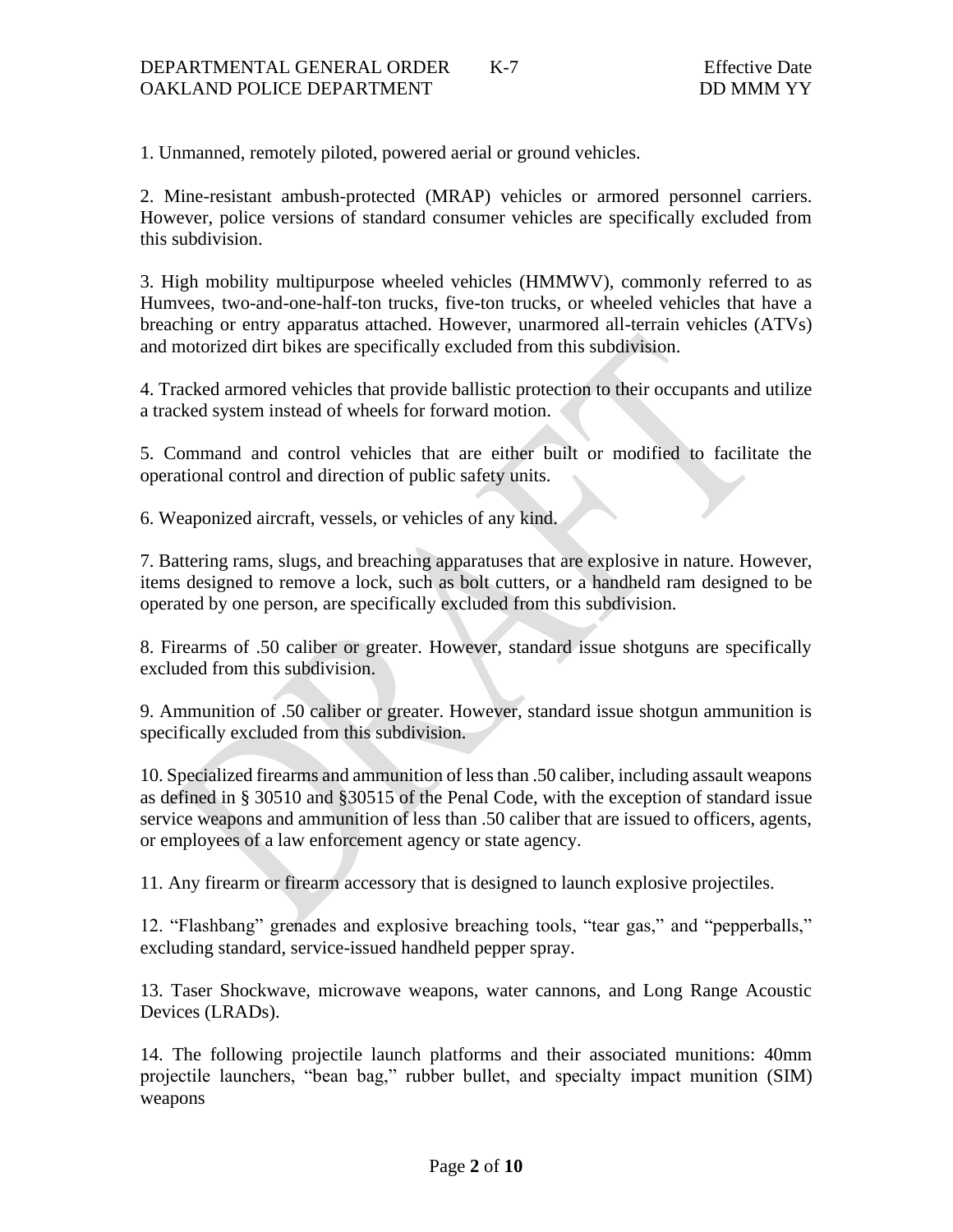15. Any other equipment as determined by a governing body or a state agency to require additional oversight.

**Military Equipment** - Defined military equipment also includes the following [Oakland Municipal Code 9.65]:

- 1. Crowd- control equipment, such as riot batons, riot helmets, and riot shields, but excluding service-issued telescopic or fixed-length straight batons.
- 2. Any weapon designed for hand-to-hand combat, including any knife designed to be attached to the muzzle of a rifle, shotgun, or long gun for purposes of hand-to-hand combat, but excluding service-issued telescopic or fixed-length straight baton.
- 3. Military surplus equipment.

**Controlled Equipment Impact Report-** means a publicly released, written document that includes, at a minimum, all of the following:

- 1. Description: A description of each type of controlled equipment, the quantity sought, its capabilities, expected lifespan, intended uses and effects, and how it works, including product descriptions from the manufacturer of the controlled equipment.
- 2. Purpose: The purposes and reasons for which the Oakland Police Department (hereinafter, "Police Department") proposes to use each type of controlled equipment.
- 3. Fiscal Cost: The fiscal cost of each type of controlled equipment, including the initial costs of obtaining the equipment, the estimated or anticipated costs of each proposed use, the estimated or anticipated costs of potential adverse impacts, and the estimated or anticipated annual, ongoing costs of the equipment, including operating, training, transportation, storage, maintenance, and upgrade costs.
- 4. Impact: An assessment specifically identifying any potential impacts that the use of controlled equipment might have on the welfare, safety, civil rights, and civil liberties of the public, and what specific affirmative measures will be implemented to safeguard the public from potential adverse impacts.
- 5. Mitigations: Specific, affirmative technical and procedural measures that will be implemented to safeguard the public from such impacts.
- 6. Alternatives: A summary of all alternative method or methods the Police Department considered to accomplish the purposes for which the controlled equipment is proposed to be used, the annual costs of alternative method or methods, and the potential impacts of alternative method or methods on the welfare, safety, civil rights, and civil liberties of the public.
- 7. Location: The location(s) it may be used, using general descriptive terms.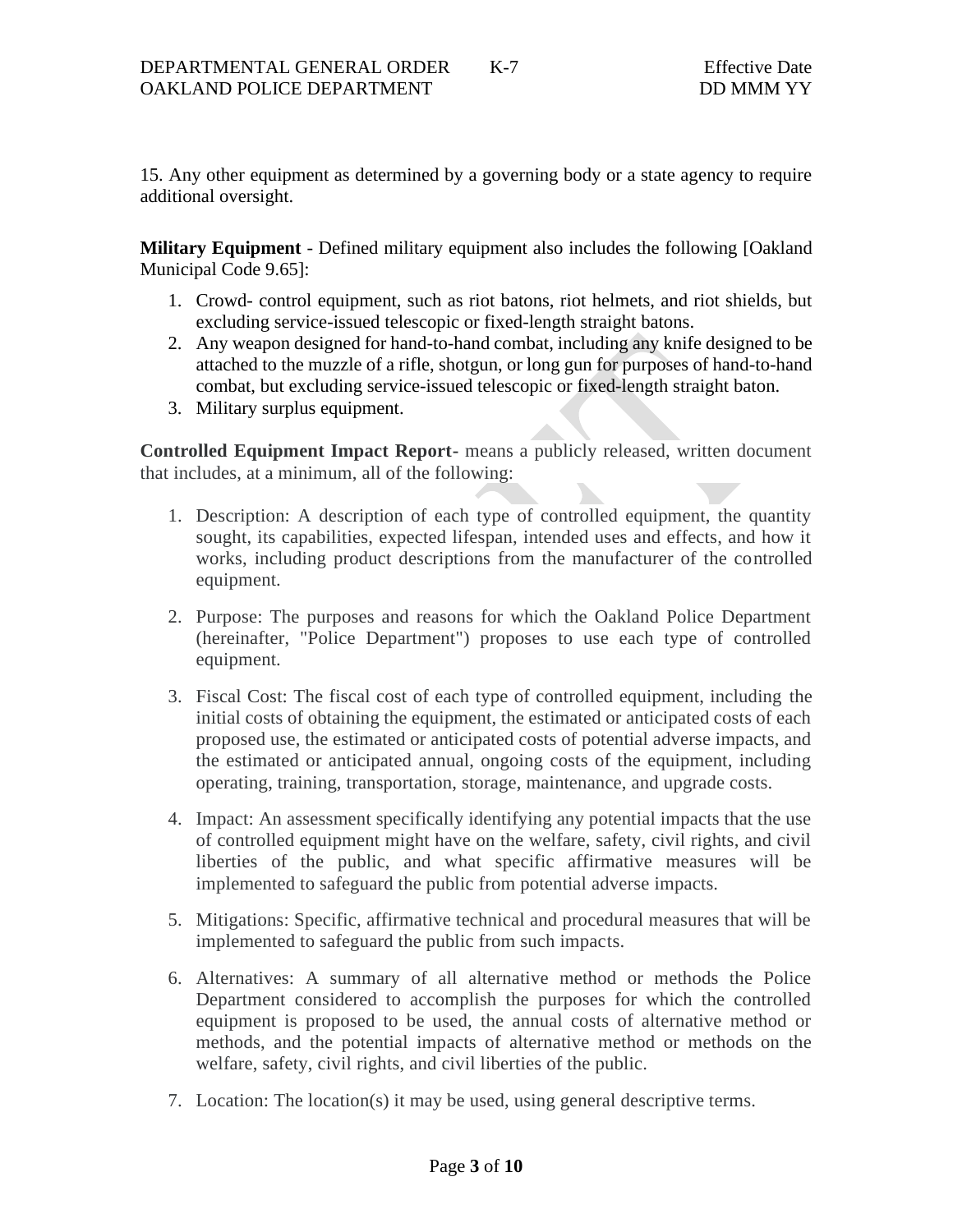- 8. Third Party Dependence: Whether use or maintenance of the controlled equipment will require the engagement of third-party service providers.
- 9. Track Record: A summary of the experience (if any) other entities, especially government entities, have had with the proposed controlled equipment, including, if available, quantitative information about the effectiveness of the controlled equipment in achieving its stated purpose in other jurisdictions, and any known adverse information about the controlled equipment (such as unanticipated costs, failures, or civil rights and civil liberties abuses).

**Controlled Equipment Use Policy**- means a publicly released, legally enforceable written document governing the use of controlled equipment by the Oakland Police Department that addresses, at a minimum, all of the following:

- 1. Purpose: The specific purpose or purposes that each type of controlled equipment is intended to achieve.
- 2. Authorized Use: The specific uses of controlled equipment that are authorized, and rules and processes required prior to such use.
- 3. Prohibited Uses: A non-exclusive list of uses that are not authorized.
- 4. Training: The course of training that must be completed before any officer, agent, or employee of the Police Department is allowed to use each specific type of controlled equipment.
- 5. Auditing and Oversight: The mechanisms to ensure compliance with the controlled equipment use policy, including which independent persons or entities have oversight authority, and what legally enforceable sanctions are put in place for violations of the policy.
- 6. Transparency: The procedures by which members of the public may register complaints or concerns or submit questions about the use of each specific type of controlled equipment, and how the Police Department will ensure that each complaint, concern, or question receives a response in a timely manner.

**Annual Controlled Equipment Report -**means a publicly released written document that includes, at a minimum, all of the following information for the immediately preceding calendar year:

1. Production descriptions and specifications for controlled equipment and inventory numbers of each type of controlled equipment in the Police Department's possession. The Police Commission may waive the remaining obligations for annual reporting for a specific type of equipment if the Police Department certifies, in advance of issuing the Annual Controlled Equipment Report, that the equipment was not used or purchased in the immediately preceding calendar year.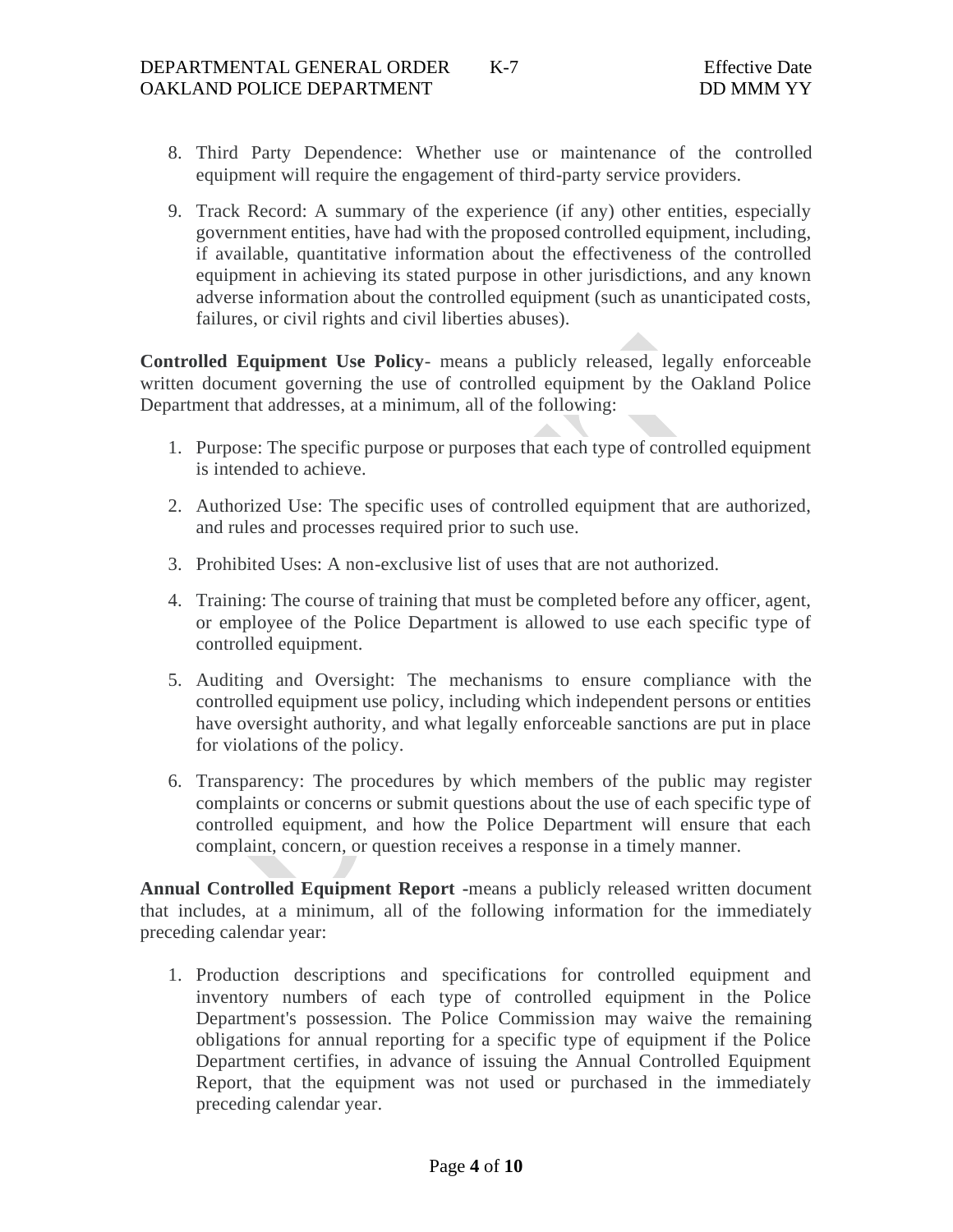- 2. A summary of how controlled equipment was used.
- 3. If applicable, a breakdown of where controlled equipment was used geographically by police area. For each police area, the Police Department shall report the number of days controlled equipment was used and what percentage of those daily reported uses were authorized by warrant and by non-warrant forms of court authorization.
- 4. A summary of any complaints or concerns received concerning controlled equipment.
- 5. The results of any internal audits, any information about violations of controlled equipment use policies to the extent permitted by law, and any actions taken in response.
- 6. The estimated annual cost for each type of controlled equipment, including acquisition, personnel, training, transportation, maintenance, storage, upgrade, and other ongoing costs, and from what source funds will be provided for controlled equipment in the calendar year following submission of the annual report.
- 7. Impact: An updated assessment specifically identifying any potential impacts that the use of the controlled equipment might have on the welfare, safety, civil rights, and civil liberties of the public, and what specific affirmative measures will be implemented to safeguard the public from potential adverse impacts.
- 8. Mitigations: Specific, affirmative technical and procedural measures that have been implemented to safeguard the public from such impacts.
- 9. Alternatives: An updated summary of all alternative method or methods the Police Department considered to accomplish the purposes for which the controlled equipment is proposed to be used, the annual costs of alternative method or methods, and the potential impacts of alternative method or methods on the welfare, safety, civil rights, and civil liberties of the public.

# **C. MILITARY EQUIPMENT COORDINATOR**

The Chief shall designate the Special Operations Section Commander or designee as the military equipment coordinator. The responsibilities of the military equipment coordinator include but are not limited to:

1. Acting as liaison to the governing body for matters related to the requirements of this policy.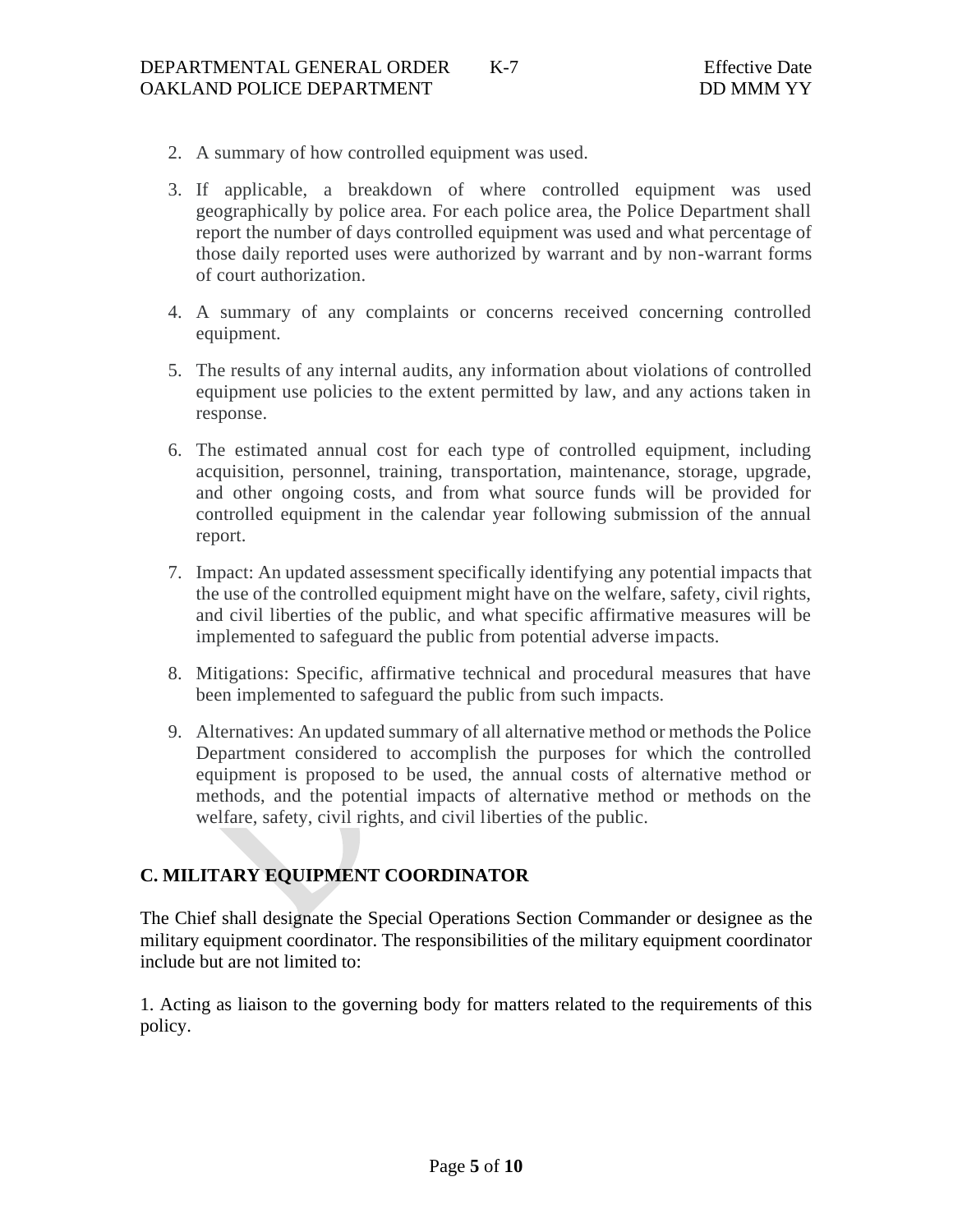2. Identifying equipment that qualifies as military equipment in the current possession of the Oakland Police Department, or the equipment OPD intends to acquire that requires approval by the governing body.

3. Facilitate an inventory of all military equipment at least annually.

4. Collaborating with any allied agency that may use military equipment within the jurisdiction of Alameda County (Government Code § 7071).

5. Preparing for, scheduling, and coordinating the annual community engagement meeting to include:

a. Publicizing the details of the meeting.

b. Preparing for public questions regarding the Oakland Police Department's funding, acquisition, and use of equipment.

6. Preparing the annual military equipment report for submission to the governing body and ensuring that the report is made available on the Oakland Police website (Government Code § 7072) (OMC 9.65).

## **D. APPROVAL FOR FUNDING, ACQUISITION, AND USE**

The Oakland Police Department or authorized designee shall submit to the Oakland Police Commission a Controlled Equipment Impact Report and a Controlled Equipment Use Policy prior to engaging in any of the following:

- Requesting the transfer of Controlled Equipment pursuant to Section 2576a of Title 10 of the United States Code.
- Accepting funds for Controlled Equipment, including, but not limited to, private, local, state, or federal funds, in-kind donations, or other donations or transfers.
- Acquiring Controlled Equipment either permanently or temporarily, including by borrowing or leasing.
- Collaborating with another law enforcement agency, such as commanding, controlling, or otherwise directing that agency or its personnel, in the deployment or other use of Controlled Equipment within Oakland.
- Using any new or existing Controlled Equipment for a purpose, in a manner, or by a person not previously approved by the governing body pursuant to OMC 9.65.
- Soliciting or responding to a proposal for, or entering into an agreement with, any other person or entity to seek funds for, apply to receive, acquire, use, or collaborate in the use of military equipment.
- Acquiring military equipment through any means not provided above.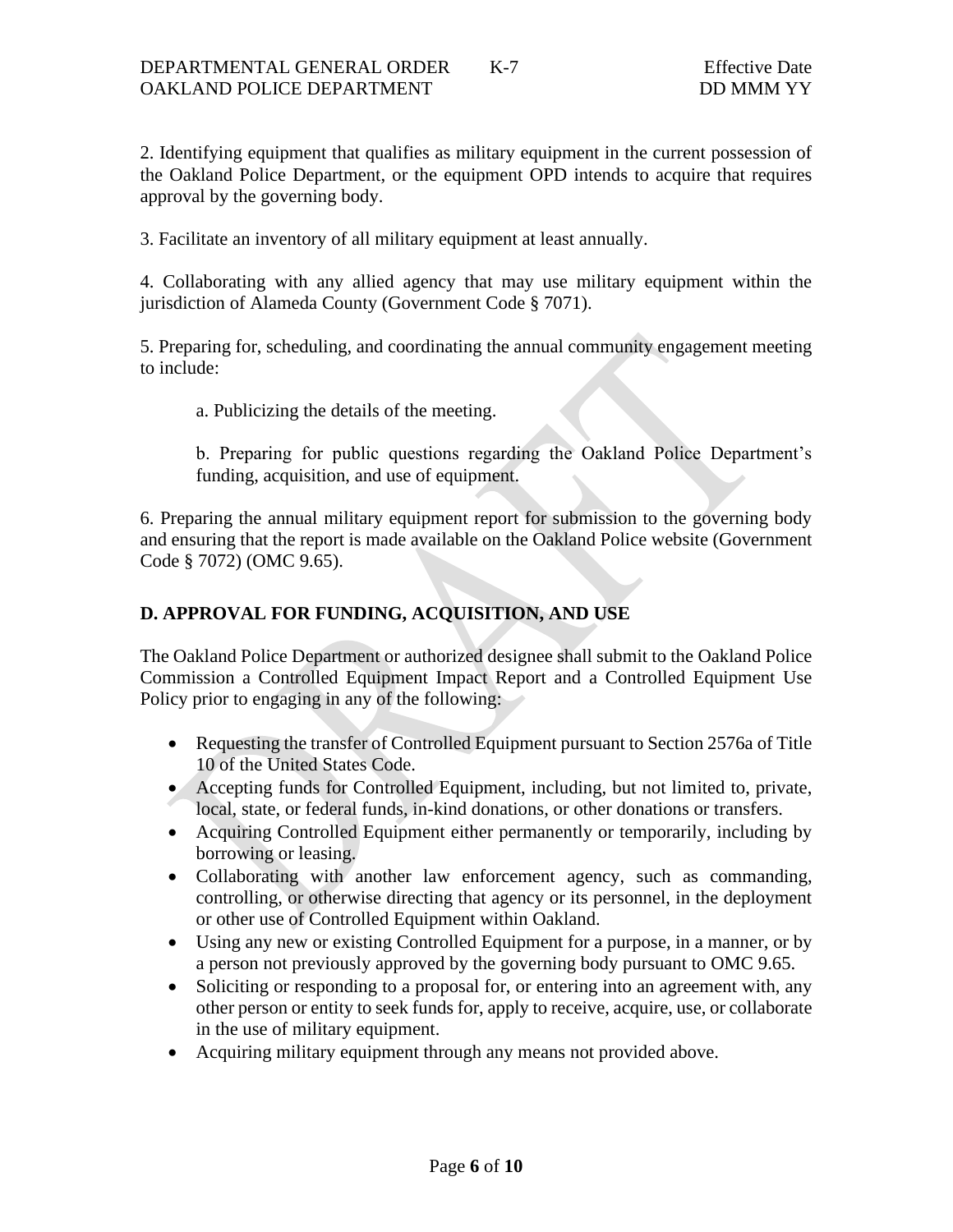The Police Department shall not accept funding for, acquire, or use Controlled Equipment without the review and recommendation, by the Police Commission, and approval, by City Council, of a Controlled Equipment Impact Report and a Controlled Equipment Use Policy submitted pursuant to OMC 9.65.

The Police Department shall not seek or apply for state, federal or private funds or in-kind or other donations for Controlled Equipment without prior review and approval by the Police Commission at a regularly noticed meeting. The Police Department may seek such approval here without submitting an Impact Report and/or a Controlled Equipment Use Policy, by informing the Police Commission of the needs for the funds and/or equipment, or otherwise justifying the request.

#### **Submission to the Police Commission**

- When seeking the review and recommendation of the Police Commission, the Police Department shall submit to the Police Commission a Controlled Equipment Impact Report and Controlled Equipment Use Policy.
- The Controlled Equipment Impact Reports and Controlled Equipment Use Polices shall be made publicly available on the Department's website for as long as the Controlled Equipment is proposed or approved for use.
- The Police Commission shall consider Controlled Equipment Impact Reports and Controlled Equipment Use Polices as an agenda item for review at least one open session of regularly noticed meeting.

### **Annual Reports on the Use of Controlled Equipment**

The Oakland Police Department shall submit an Annual Controlled Equipment Report to the Police Commission no later than March  $15<sup>th</sup>$  of each year, unless the Police Commission advises the Police Department that an alternate date is preferred. The Police Department shall make each annual report available on its website for as long as the Controlled Equipment is available for use. Within 60 days of the Police Department's submission and publication of an Annual Controlled Equipment Report, the Police Commission shall place the report as an agenda item for an open session of a regular meeting.

Notwithstanding the above, the Oakland Police Department may acquire military equipment without first obtaining Board approval in the following situations:

1. In the event of an emergency, the Oakland Police Department may acquire additional stock of approved military equipment without Board approval only if the Chief determines that doing so is necessary to respond to the emergency.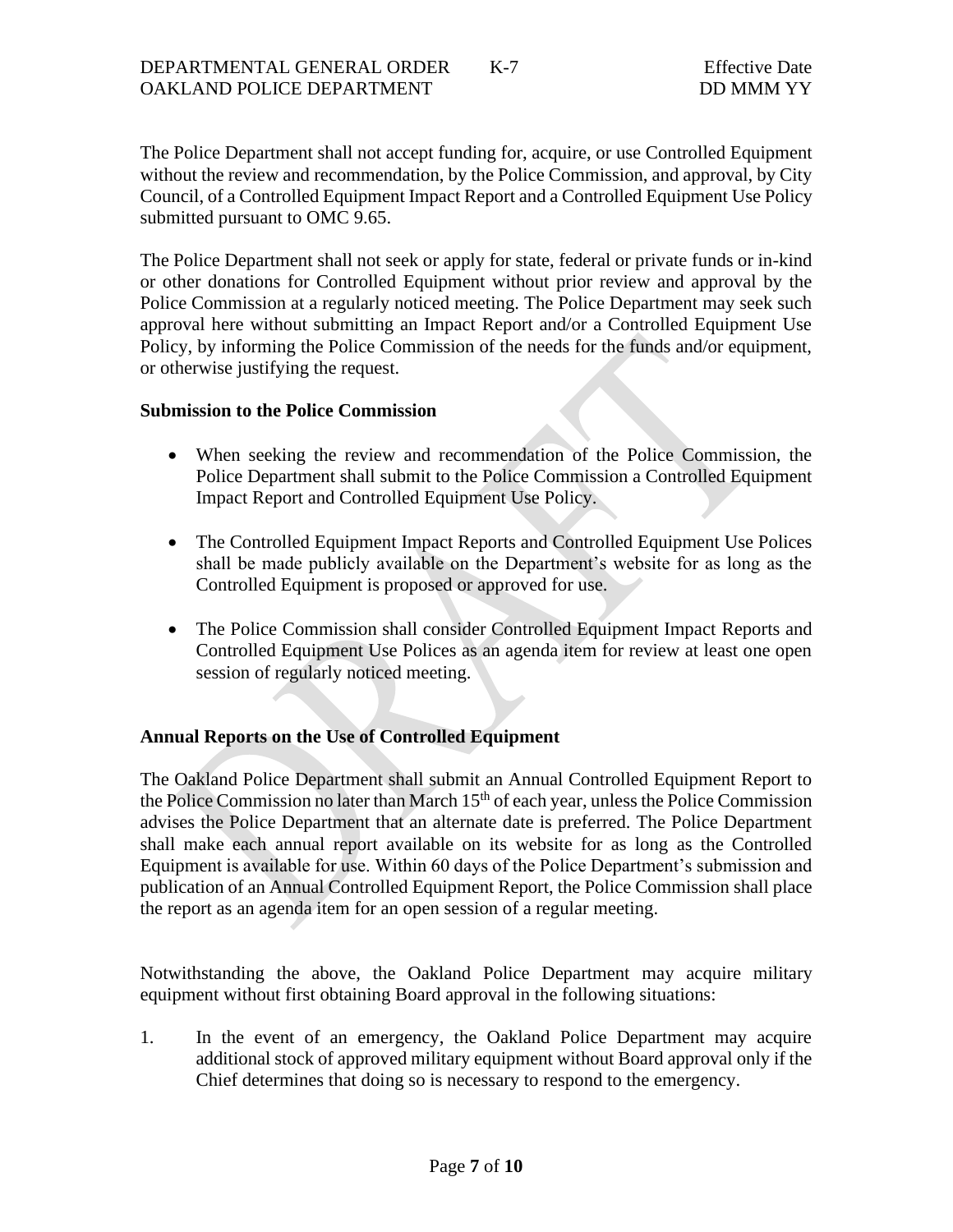2. If there is an unanticipated exhaustion or reduction in the stock of ammunition, flash bangs, or chemical agents covered by this policy that would impair the Oakland Police Department's ability to maintain essential public safety functions or ensure the safety and security of the jails, OPD may acquire the minimum additional stock necessary to maintain these functions until Board approval can be obtained. This exception applies only to ammunition, flash bangs, or chemical agents, and does not permit OPD to acquire any other military equipment without prior Board approval.

## **E. MILITARY EQUIPMENT USE CONSIDERATIONS**

Military equipment shall only be used by an OPD employee only after applicable training, including any course required by the Commission on Peace Officer Standards and Training (POST) has been completed, unless exigent circumstances arise. The military equipment acquired and authorized by the Oakland Police Department is:

- 1. Necessary because there is no reasonable alternative that can achieve the same objective of officer and civilian safety.
- 2. Reasonably cost effective compared to available alternatives that can achieve the same objective of officer and civilian safety.

# **F. MILITARY EQUIPMENT REPORTING**

Upon approval of a military equipment policy, OPD or the authorized designee shall submit a military equipment report to the Police Commission for each type of military equipment approved within one year of approval, and annually thereafter for as long as the military equipment is available for use (OMC 9.65) [Government Code § 7072].

- 1. The Oakland Police Department shall also make each annual military equipment report publicly available on its internet website for as long as the military equipment is available for use.
- 2. The annual military equipment report shall, at a minimum, include the following information for the immediately preceding calendar year for each type of military equipment:

a. A summary of how the military equipment was used and the purpose of its use.

b. A summary of any complaints or concerns received concerning the military equipment.

c. The results of any internal audits, any information about violations of the military equipment use policy, and any actions taken in response.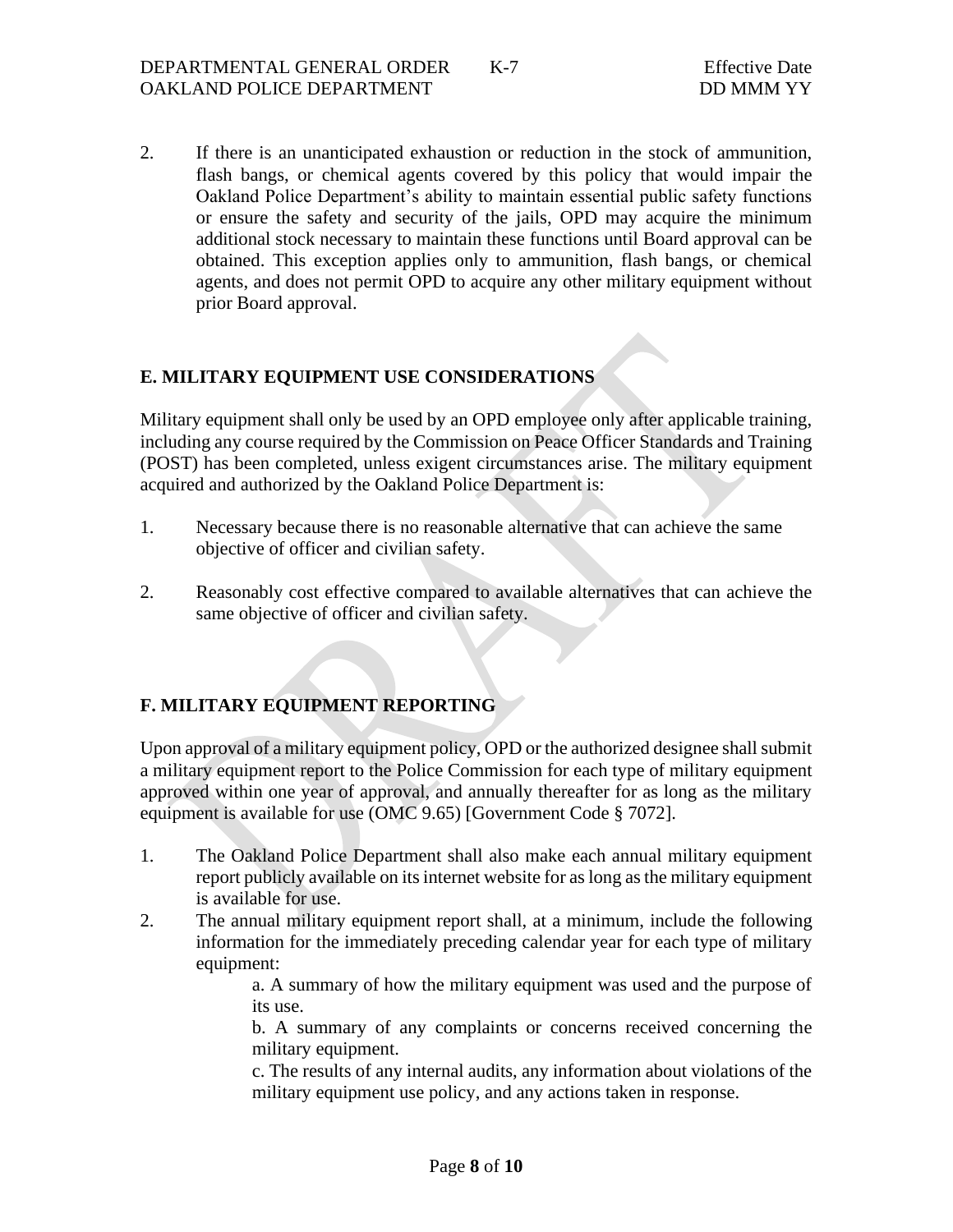d. The total annual cost for each type of military equipment, including acquisition, personnel, training, transportation, maintenance, storage, upgrade, and other ongoing costs, and from what source funds will be provided for the military equipment in the calendar year following submission of the annual military equipment report.

e. The quantity possessed for each type of military equipment.

f. If OPD intends to acquire additional military equipment in the next year, the quantity sought for each type of military equipment.

#### **G. COMMUNITY ENGAGEMENT**

Within 30 days of submitting and publicly releasing the annual report, the Oakland Police Department through the Police Commission shall hold at least one well-publicized and conveniently located community engagement meeting, at which the department should discuss the report and respond to public questions regarding the funding, acquisition, or use of military equipment.

#### **H. COORDINATION WITH OTHER JURISDICTIONS**

Military equipment used by any member of this department shall be approved for use and in accordance with this policy. Military equipment used by other jurisdictions that are providing mutual aid to the Department, or otherwise conducting law enforcement activities in this jurisdiction, shall comply with their respective military equipment use polices in performing such actions.

#### **I. INQUIRY AND COMPLAINT PROCESS**

*(Government Code 7070 d (7)) For a law enforcement agency, the procedures by which members of the public may register complaints or concerns or submit questions about the use of each specific type of military equipment, and how the law enforcement agency will ensure that each complaint, concern, or question receives a response in a timely manner.*

The Oakland Police Department DGO M-3: **Complaints Against Departmental Personnel or Procedures** will inform all employees and the public of procedures for accepting processing and investigating complaints concerning allegations of member employee misconduct.